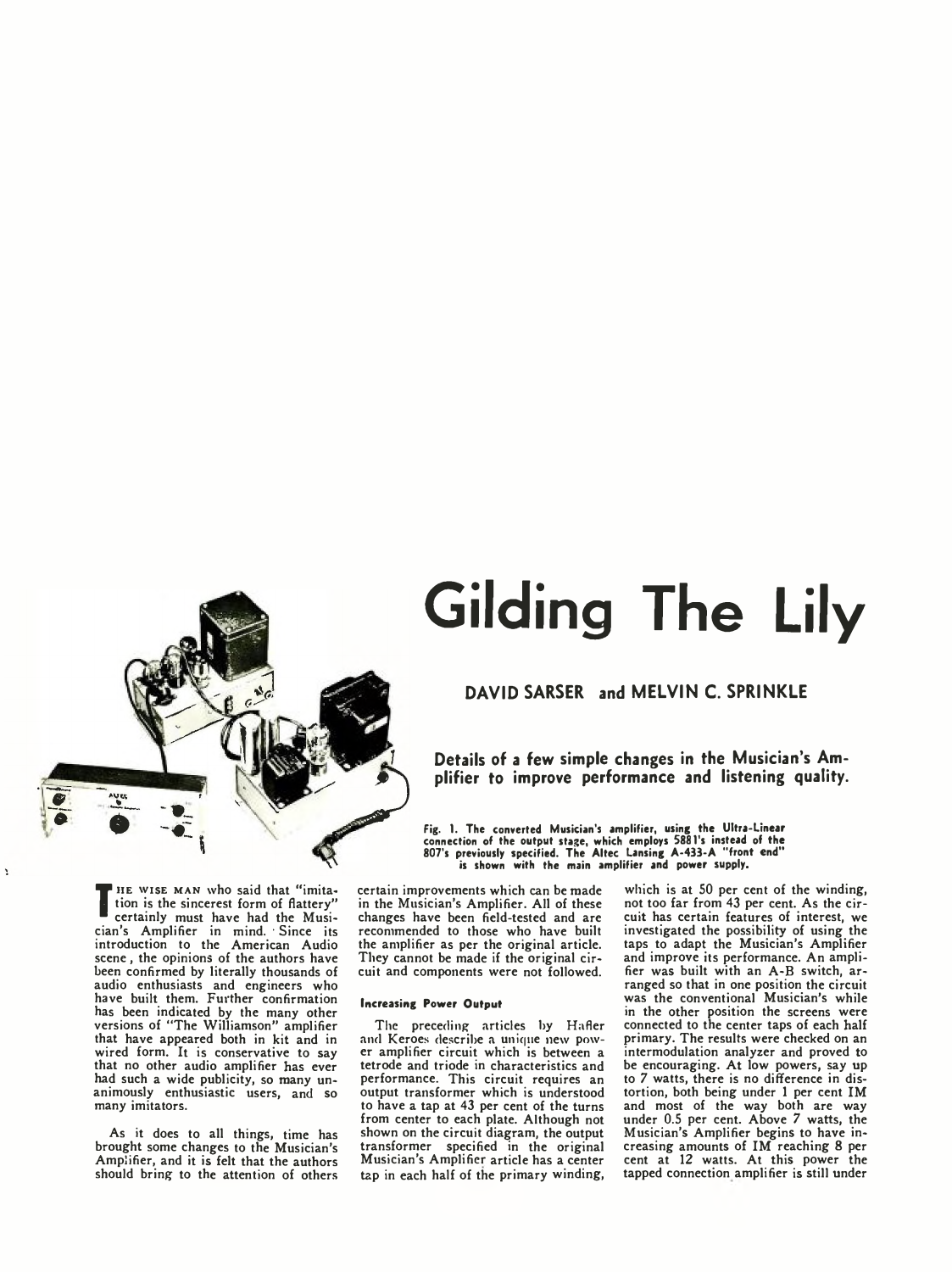1 per cent, and its IM distortion does not begin to climb until the power output is 16 watts reaching 8 per cent at 19 watts. These results are summarized in *Figs.* 2 and 3. It must be emphasized that the above power figures are those as read on the IM meter and are not equivalent sine-wave power. If the figures are converted to equivalent sine-wave power by multiplying by the factor 1.47, then the power output at 8 per cent is 27.9 watts, while the equivalent sine wave power at 1.5 per cent IM is 22 watts. Effectively, the power output has been increased to 158 per cent of its previous value. This is certainly a worthwhile improvement particularly when it costs no more than two pieces of wire and eliminates the two 100-ohm resistors which tie the screens to the plates.

#### Operation

Checks were made on the effect of the change on the plate and screen currents and on dissipation at both full-signal and quiescent conditions. It was found that the tubes were operating within ratings so that satisfactory tube life may be expected. Checks also were made on the response, square-wave performance, and source impedance; these were found to be affected very little. One item of importance was found: as originally described, the circuit is very nearly Class A and the power amplifier is operated toward the upper regions of plate dissipation ratings, but well within ratings. The bias on the final stage was increased so as to go toward Class AB. operation. It was found that any move toward higher bias caused the IM distortion to climb, even at relatively low power levels. The original bias resistor of 250 ohms gives optimum results with the new connection.

By going to the tapped connection for the screens, the gain of the amplifier without feedback is increased by about 4 db. With a 4700-ohm resistor supplying feedback voltage from the 16-ohm output connection, the gain increase by using the taps is around 0.5 db or less.



Fig. 2. Intermodulation distortion curves for the original Musician's amplifier (dotted line) and for the converted model (solid line).



Thus the amount of feedback is increased to around 24 db. With most of the amplifiers converted by the authors, there is no tendency toward instability either at sub-audible or supersonic frequencies. Depending on the capacitance and condition of decoupling capacitors, it is possible that a tendency of the loudspeaker to "breathe" or oscillate slowly at 1 cps or less may be encountered. It is recommended that when the change to tapped operation is made, the feedback resistor be increased to 6800 ohms. This value will provide 20 db of feedback, and tests have shown that no appreciable increase in distortion results. For other secondary connections, the feedback resistor may be figured as 1700 times the square root of the nominal secondary impedance.

One of the most interesting and important features of the Musician's Amplifier is the way in which it overloads. Sine-wave power output tests can be made conveniently, quickly, and more accurately than might be supposed, by feeding in a sine-wave signal and increasing the input level until the waveform of the output as seen on a cathode ray oscilloscope begins to clip at the tops and bottoms, or begins to get "bumps" on the sides at low frequencies. The original amplifier overloads so smoothly that it is often difficult to tell just when the beginning of overload is reached. Furthermore, when the tops and bottoms of the waves are being clipped, after overload really is evident there is no ringing or fuzz, but only a clean clip. With the change to the screen tap connection, it was found that the overload was just as smooth as with the conventional triode connection.

Some inquiries have been made as to whether or not a large capacitor should be connected across the self-bias resistor of the output stage. It is well known that a large bypass capacitor should be connected across the bias resistor in Class AB stages, as this improves operation at the higher power levels. During the original work, the bypass capacitor was tried and was abandoned because it produced no significant effect. This is because the power amplifier is practically pure Class A. With the tapped arrangement the capacitor was found to have an improving effect at higher power outputs. For maximum power output connect a 50- $\mu$ f 50-volt capacitor across the bias resistor. However, it can be omitted with the assurance that no noticeable difference will be heard at lower levels.

## Listening Tests

Of course the final test of the merits of an audio circuit is now and probably ever shall be the listening test. In music, listening quality is everything. Having an amplifier with an AB switch is an dvantage in listening tests, and after considerable listening it is our opinion that the change *does* improve the sound, on fortissimo musical passages when played at concert hall level. At the usual apartment house living room loudness, operation of the switch produces very little noticeable change. Several users tell us that after living with modified Musician's Amplifiers for several weeks, they are convinced that they sound better at all loudness levels.

For those who have built the Musician's Amplifier as originally written up, with the specified output transformer, here are the details for making the conversion :

1. Remove both 100-ohm resistors  $(R_{ss}$  and  $R_{ss}$  on the schematic) that tie screens to plates of the output tubes.

2. Connect a wire from the screen of the tube whose plate connects to terminal 1 of the transformer to the adjacent terminal 2.

3. Connect a wire from the screen of the other output tube (its plate connects to terminal 6 of the transformer) to terminal 5.

4. Change the feedback resistor from 4700 ohms to 6800 ohms (or to a value equal to *1100\/Zvc* if an output impedance other than 16 ohms is being used).

# Output Tubes

In the original paper, the authors used the 807 as an output tube in place of the KT-66 valve used in Williamson's design. At that time the KT-66 was not available in America, although it is now.

Recently Tung-Sol Electric, Inc. in-troduced the 5881 tube which is, in effect, a single-ended 807. The total plate and screen dissipation in the triode connection is 26 watts with a plate-to-cathode voltage of 400. It has the further advantage of single-end construction and the now almost standard octal base. The